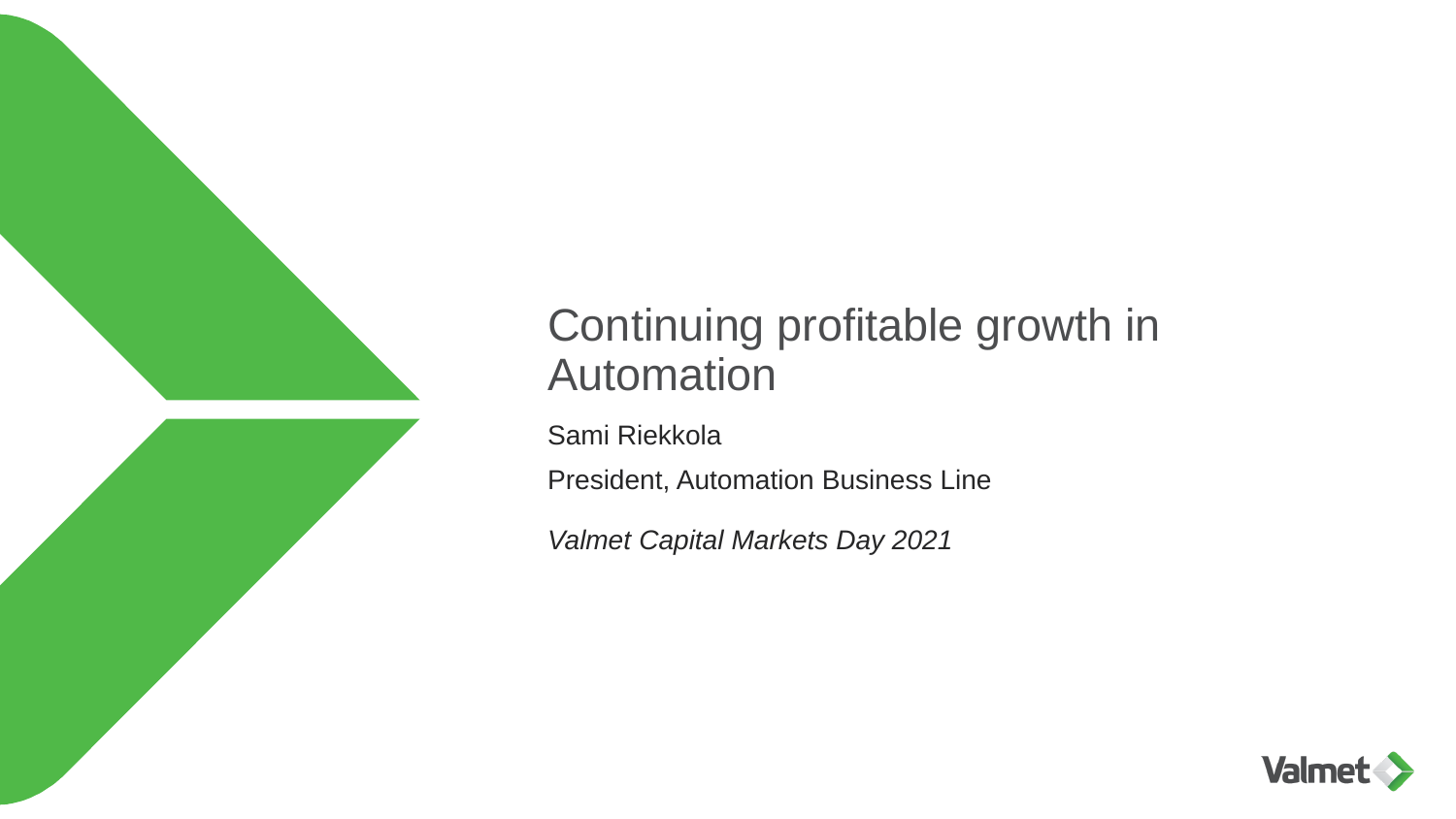# Future-proof automation solutions and services



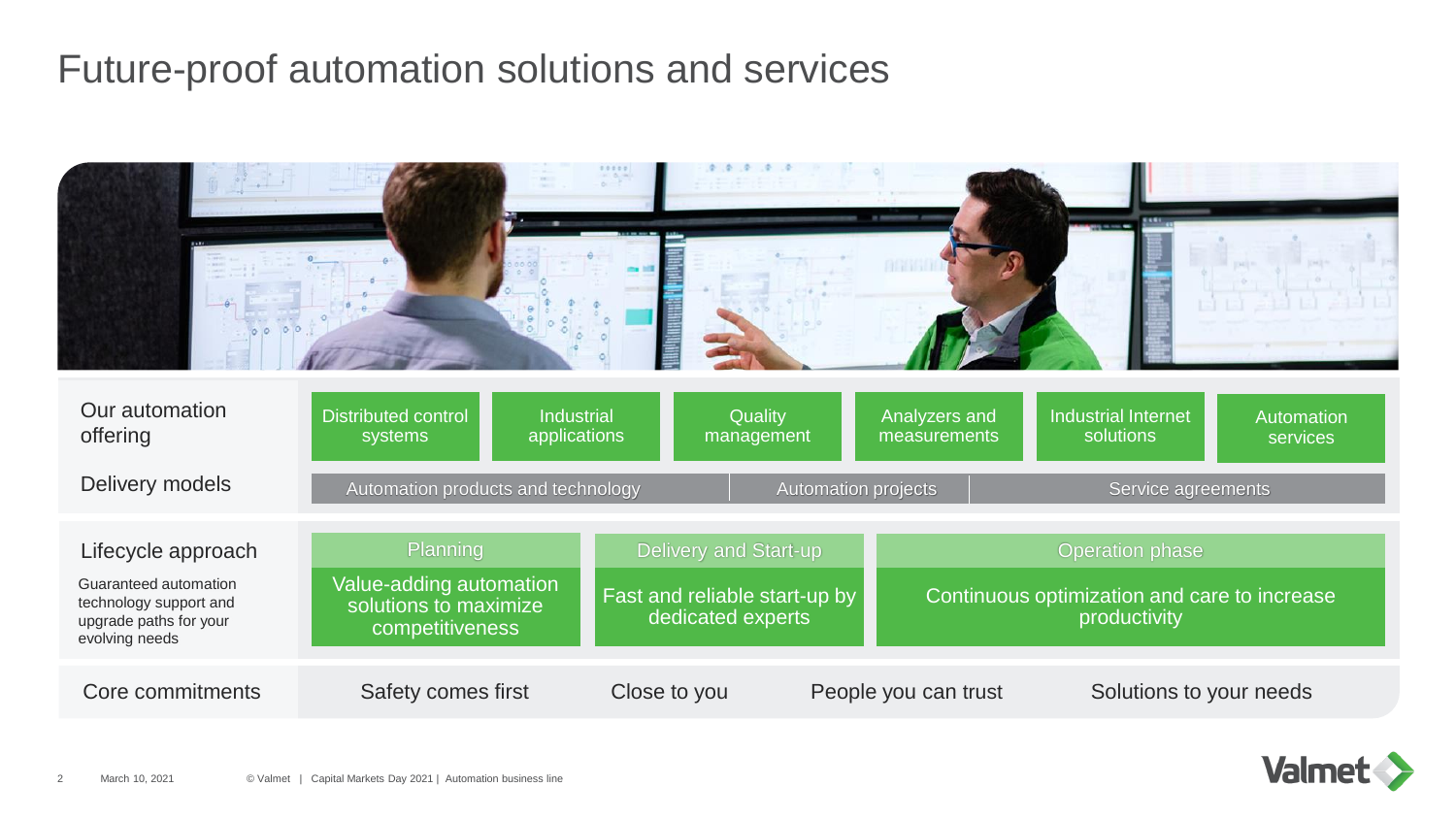# Automation business line offering

Delivered as products and technology, projects and service agreements





- Highly integrated automation system for process control and condition monitoring.
- **Quality control** system, quality management applications.



• For measuring and optimizing different variables in industrial processes.



- Advanced controls and data-driven applications for assisted decision making and mill-wide optimization.
- Remote expert support from Valmet Performance Center.
- Valmet Customer portal for relevant information and collaboration.



Services for high availability, intelligent maintenance, process performance and risk control.

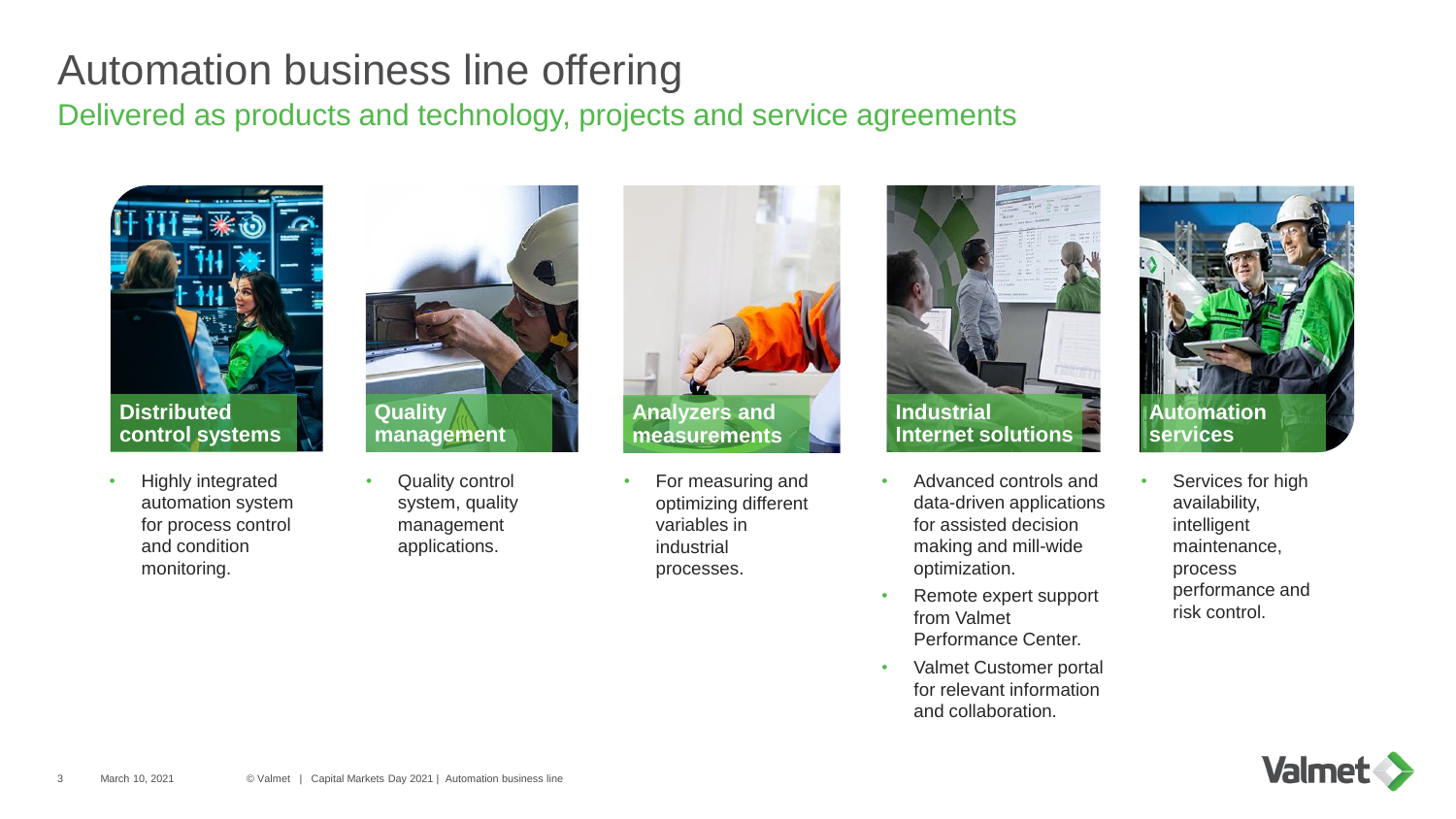# Automation Key figures at a glance



**Net Sales**

(EUR million)



Includes internal orders received and net sales from other Valmet business lines (in light green).

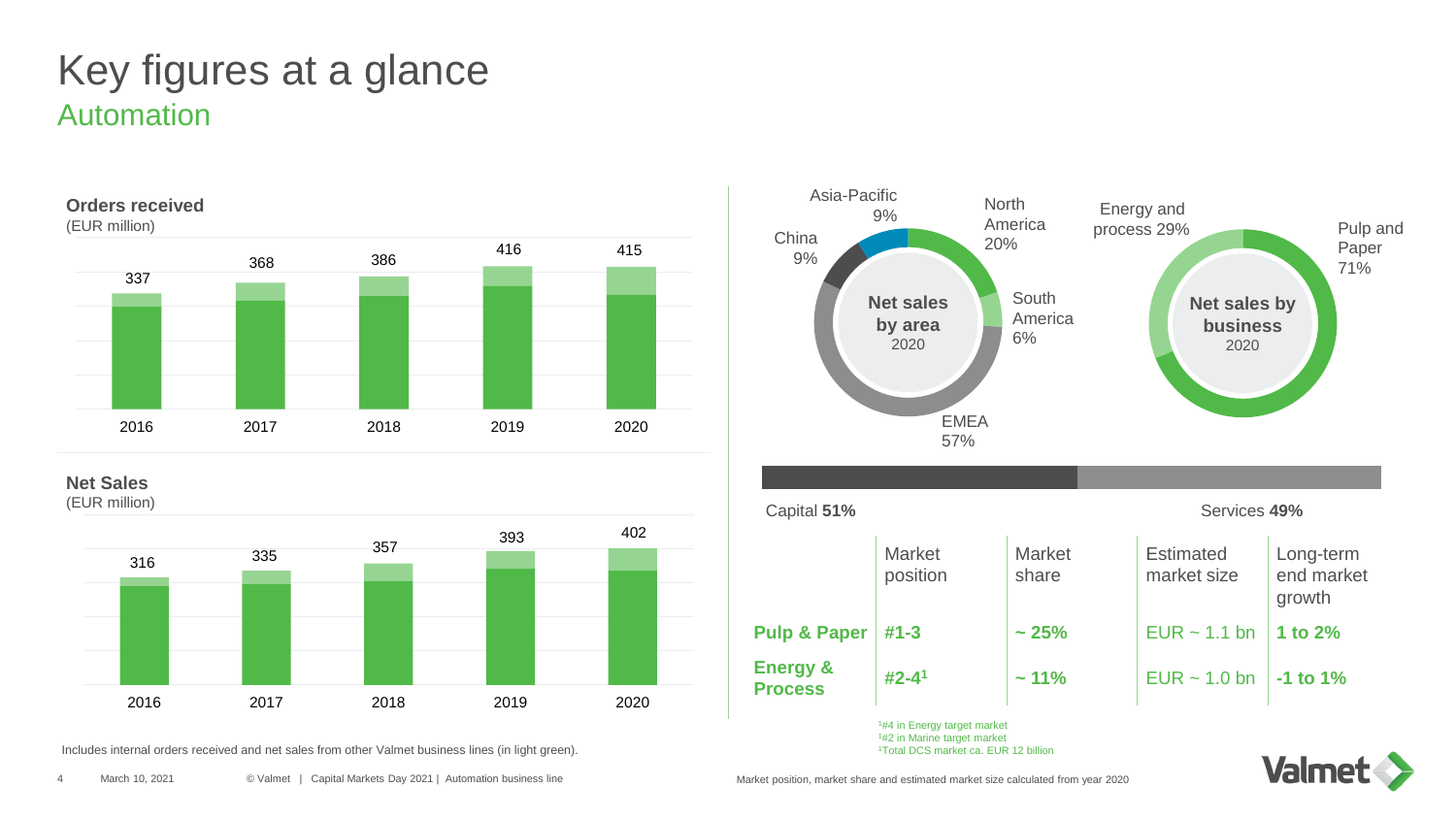# Automation Market drivers



Aging machines and installed automation systems



Investments in new pulp and paper production lines and industrial decarbonization



Demand for raw material savings, process efficiencies and sustainability



Demand for Industrial Internet based solutions driven by customer digitalization

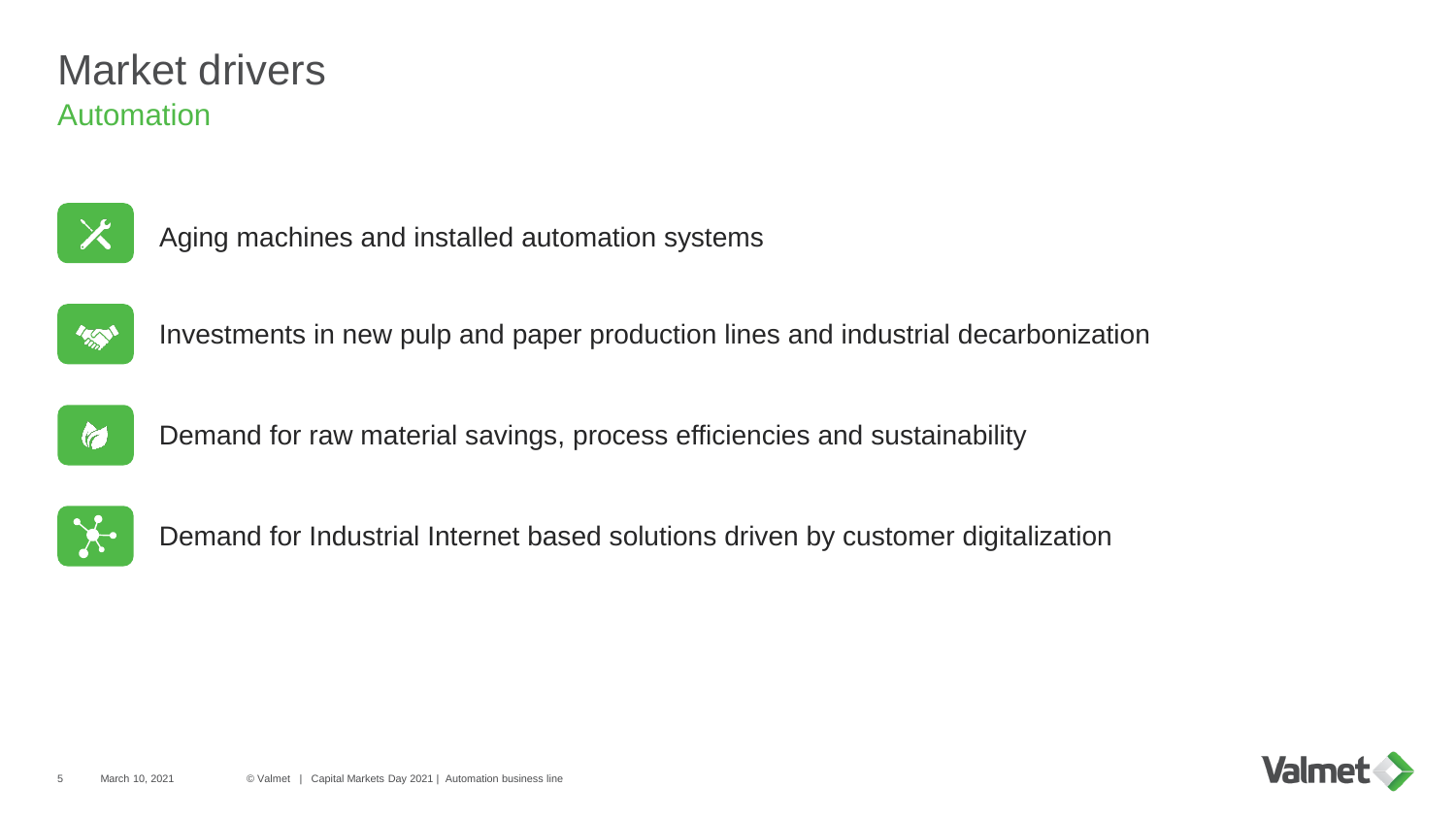# **Outlook** Automation

- Business outlook
	- Market outlook is good
	- Services demand will remain on good level driven by local capabilities and strong offering
	- Good demand continues for digitalization of existing assets and with new projects
	- Remote services continue to develop
	- Introducing new technology driving demand



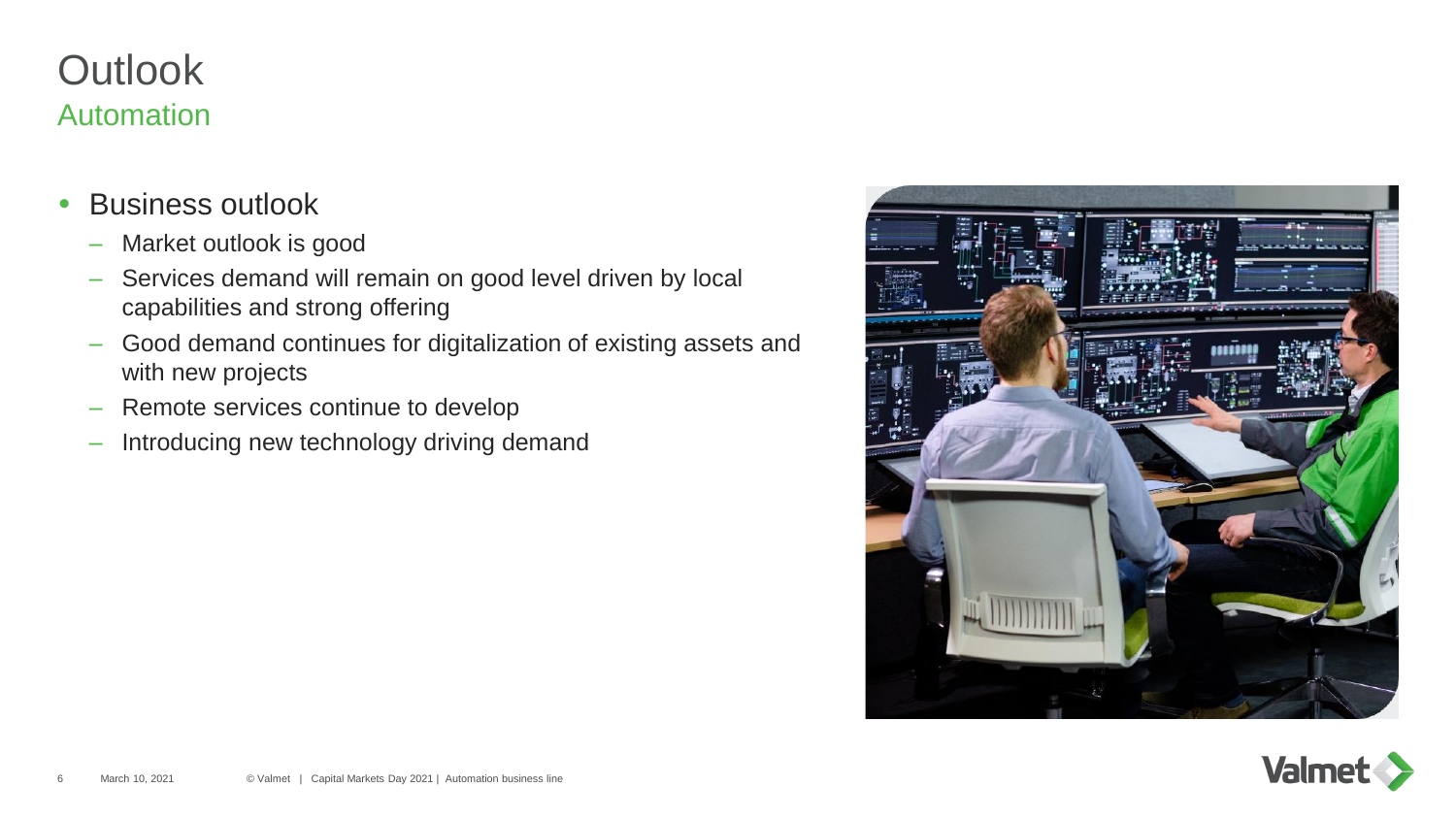# New offering driving growth Must-win #1 – Customer

### Recent development

- Good start selling new DNA User Interface as control room application
- First web-based user interface projects and new cybersecure Valmet Industrial Internet solutions delivered to customers

### Next steps and development actions

- Combination of automation and Industrial Internet to speed up growth with projects
- Continue market share growth through replacements
- Growth outside of pulp and paper

### **New DNA User Interface: centralized remote control room enabling remote management of 8 PVO hydropower plants**

Customer Technology Process People



- Web-based intelligent control room using new Valmet DNA user interface technology for operation
- *"This is a higher-level control system whose geographical location is irrelevant."*

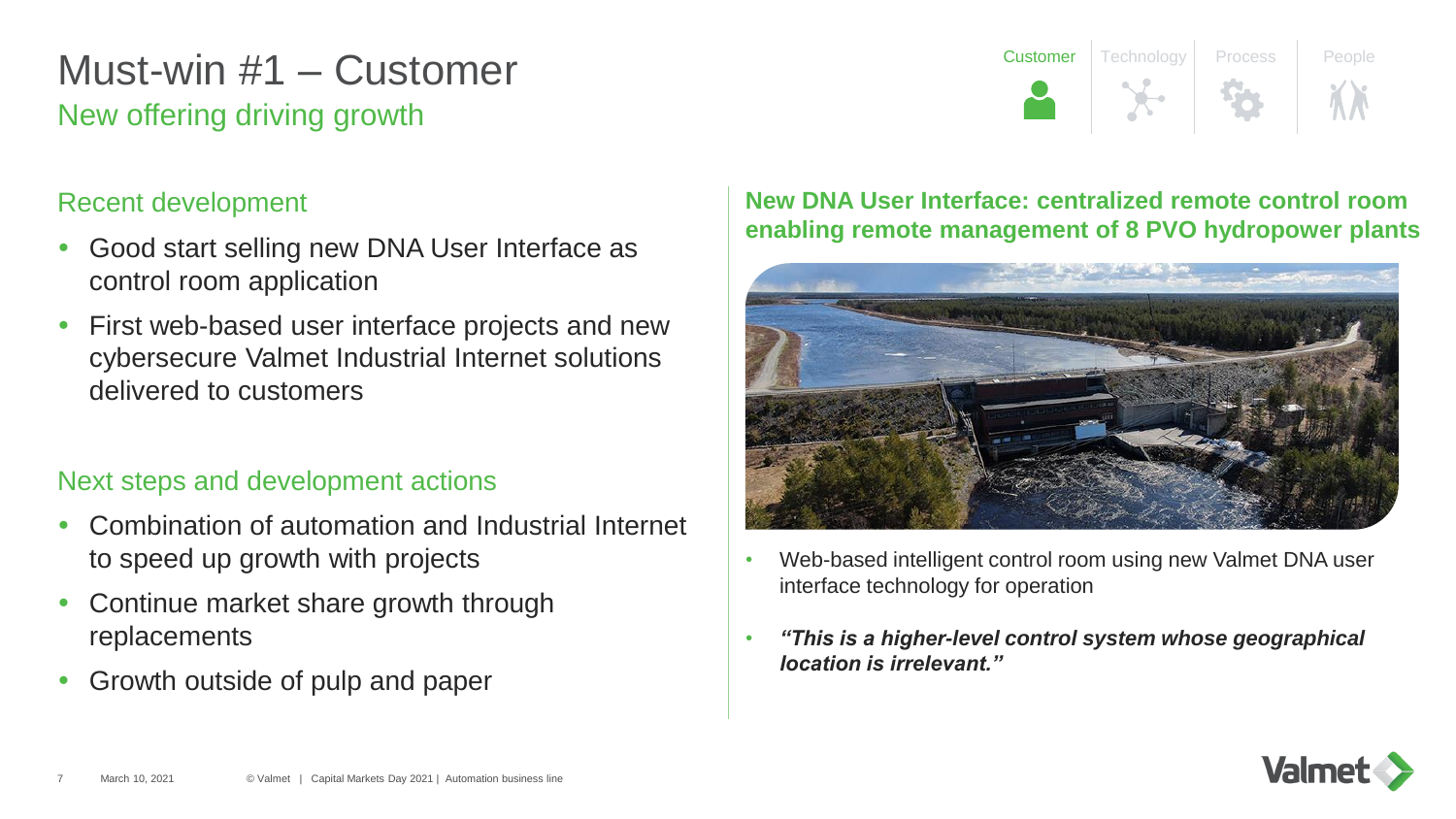# Continuous technology renewal supporting growth Must-win #2 – Technology

### Recent development

- Valmet DNA User Interface received well: dozens of projects sold and delivered with new technology
- Industrial Internet integrated to control space adding customer value

### Next steps and development actions

- New technology boosting service growth through upgrades
- Technology renewal and new development continues

### **New web-based user interface deliveries at full speed**

Customer | Technology | Process | People



- Many customer deliveries with new technology
- Service revenue from upgrades of existing installed base

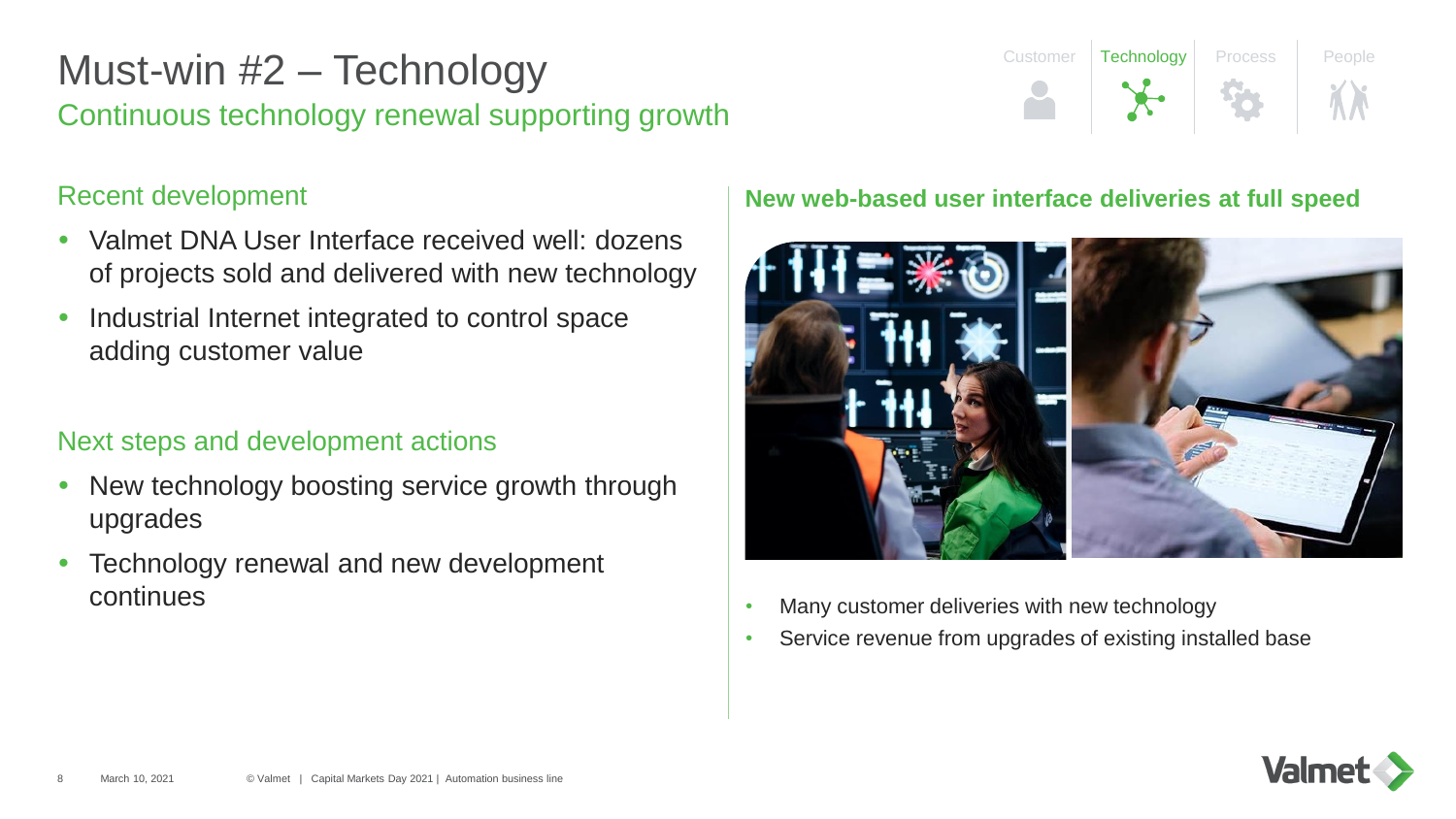# Must-win #3 – Process

New processes and offering supporting competitiveness

# Recent development

- Operational efficiency increased with new technology
- Certified cybersecurity embedded in system offering and operations
- Supply center capacity increased

## Next steps and development actions

 Continuous development to deliver certified cybersecurity products and services

### **Cybersecurity part of processes and system offering**

Customer Technology Process People



- Valmet DNA automation system with certified cybersecurity
- Cybersecurity increasing part of service agreements
- ISO27001 received

![](_page_8_Picture_13.jpeg)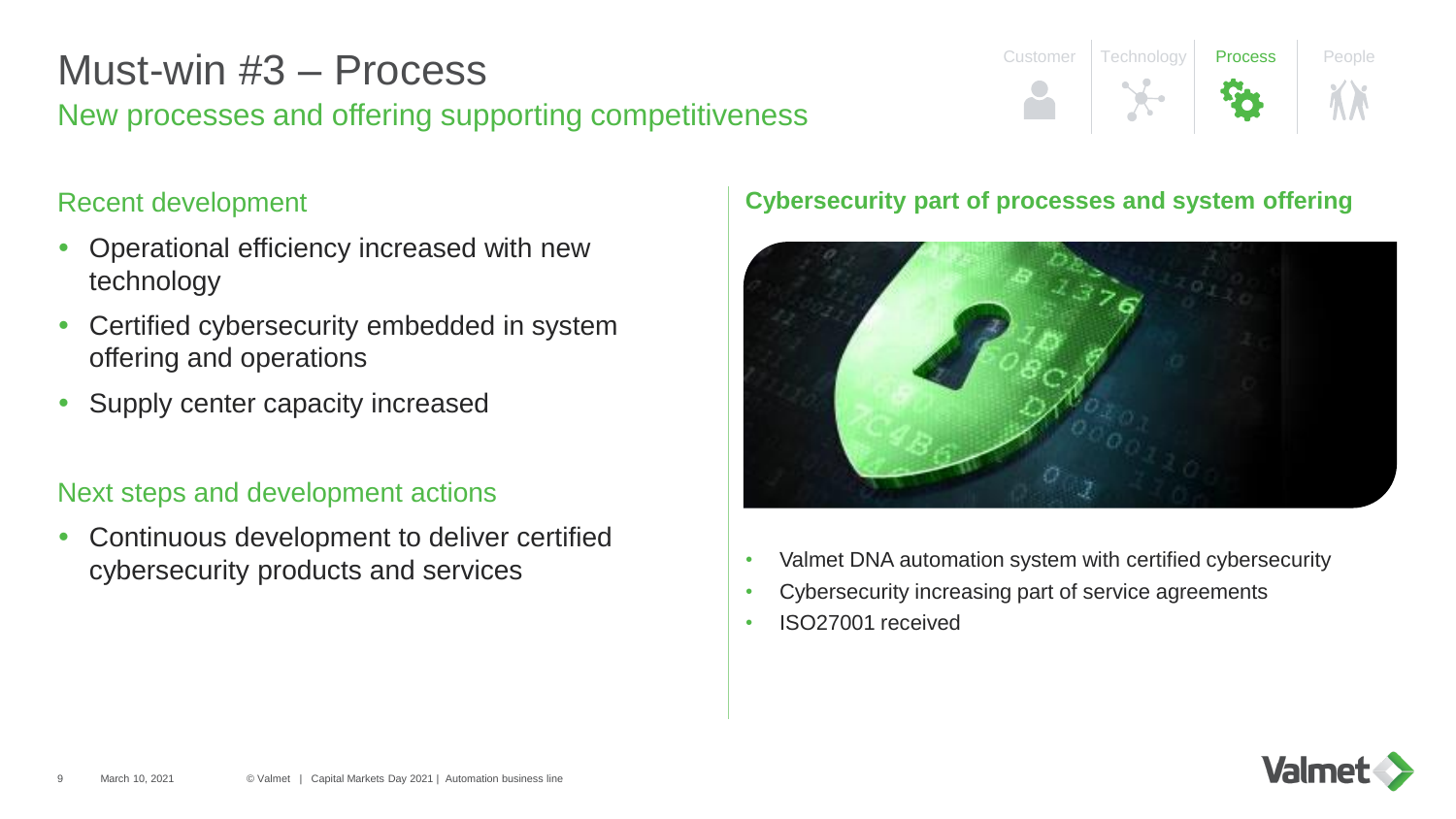# Developing global capability Must-win #4 – People

### Recent development

- Step change in boosting local capabilities by utilizing technology-enabled remote support
- Strong focus on building career paths for technology experts close to customers

### Next steps and development actions

- Further develop utilization of virtual support concepts to strengthen local competencies close to customers
- Focused efforts in globalization of strategic technology competencies through capability boost programs

### **Increasing local competence level with remote specialist support**

Customer Technology Process **People** 

![](_page_9_Picture_8.jpeg)

- Smart remote tools enabling efficient collaboration and support
- In China, a rebuilt machine started up by 100% local forces
- Control system support from Valmet Performance Center
- Local skill level increased during travel restrictions

![](_page_9_Picture_13.jpeg)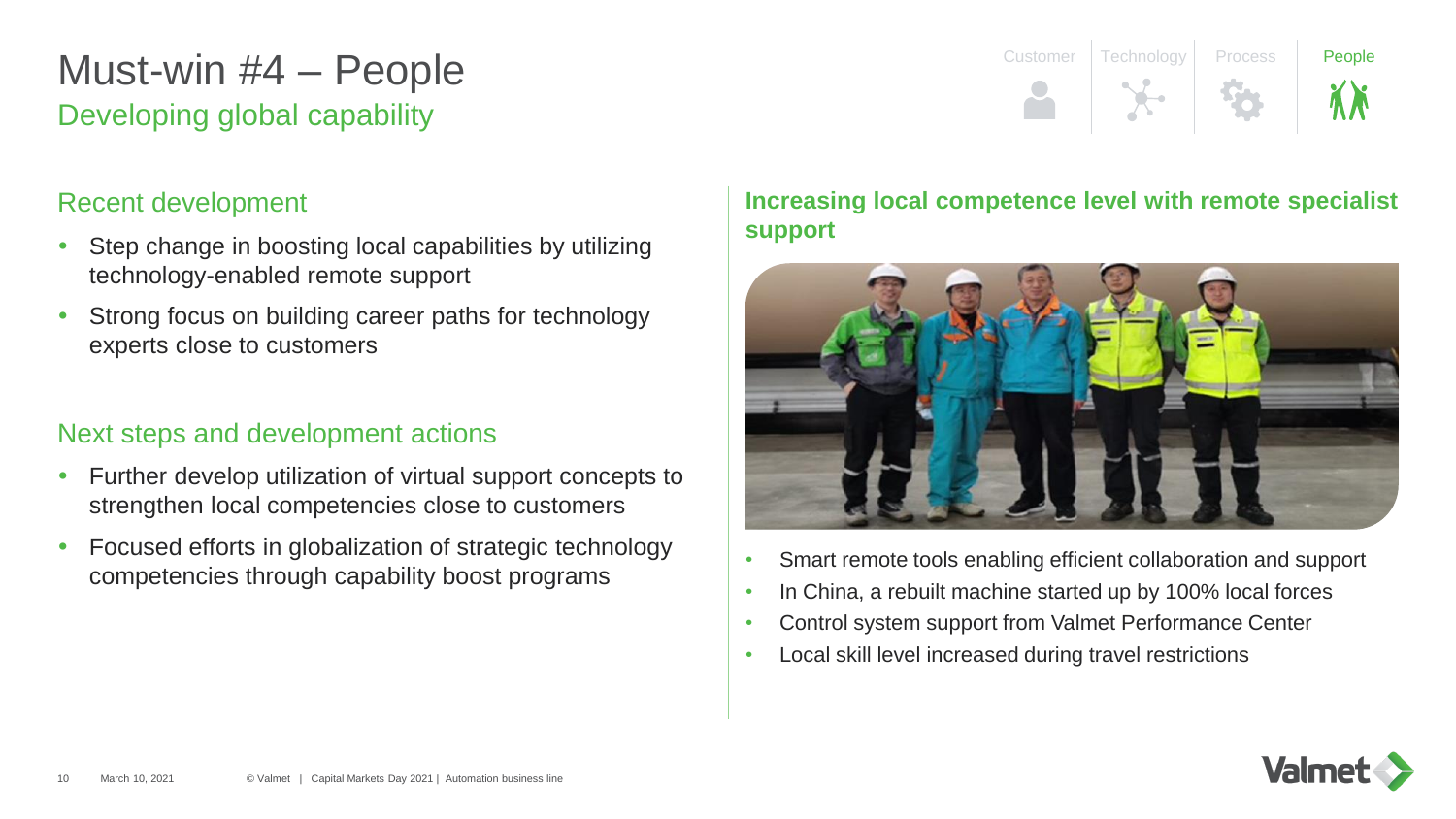Growth accelerator: Valmet Industrial Internet - VII Dialogue with data to move our customers performance forward

- VII solutions launched for all customer segments
- Development of Mill Wide Optimization application
- Asset Performance Manager for installed base monitoring and fleet management

### Next steps and development actions

- Augment competence of people in control room through VII applications and Valmet DNA user interface
- Move towards more autonomous mills leveraging automation and process technology

# **Valmet Performance Center delivering remote support** Recent development

![](_page_10_Picture_9.jpeg)

![](_page_10_Picture_10.jpeg)